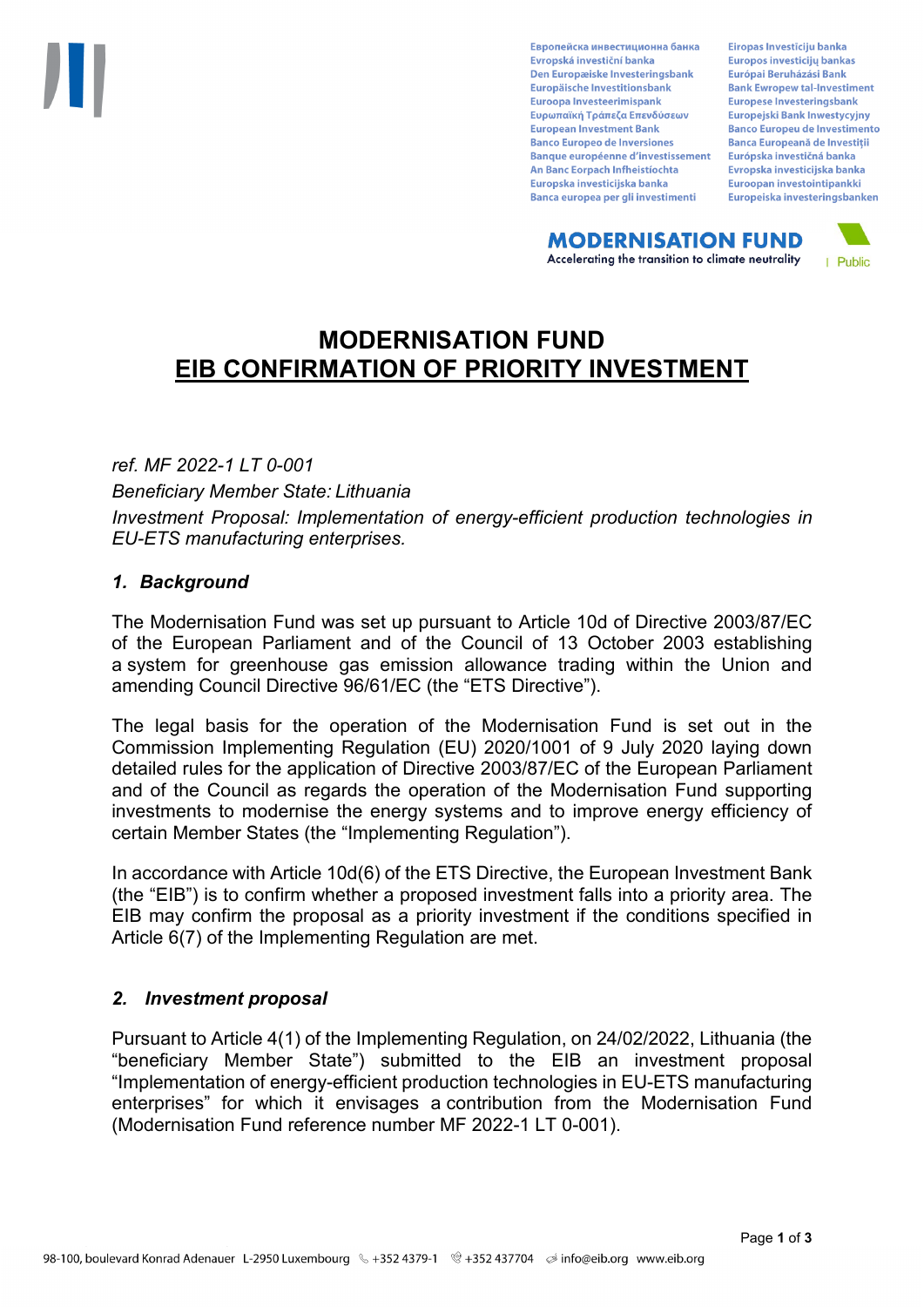

The scheme aims to support optimisation, digitalisation and automation of manufacturing processes within manufacturing industry, which will reduce electricity consumption and material use.

The overall objective of the scheme is to modernise and optimise processes in manufacturing industry. By optimising the industrial processes the scheme will reduce energy consumption, carbon emission and raw materials.

The beneficiary Member State has requested funding of EUR 30 000 000 for the scheme, with first disbursement of EUR 30 000 000.

#### *3. Compliance with the conditions for priority investment*

- a) The beneficiary Member State has demonstrated that the investment complies with the requirements laid down in Article 10d(1) of the ETS Directive as it supports the modernisation of the energy system and it is in line with the objectives and measures set out in its NECP.
- b) According to the information provided by the beneficiary Member State and pursuant to Article 10d(2) Directive 2003/87/EC, the investment is considered as a priority investment as it falls under the priority areas "the improvement of energy efficiency".
- c) The beneficiary Member State has sufficient funds available for the requested disbursement according to the statement of the available funds referred to in Article 5(1) of the Implementing Regulation and after deduction of any amounts to be disbursed for investments already confirmed in accordance with Article 6(9) of the Implementing Regulation.
- d) The beneficiary Member State has provided evidence that the projects under the investment proposal are exempted from the State aid notification in accordance with Commission Regulation (EU) No 651/2014 of 17 June 2014 declaring certain categories of aid compatible with the internal market in application of Articles 107 and 108 of the Treaty.
- e) The beneficiary Member State has confirmed in writing that the investment complies with any other applicable requirements of Union and national law.
- f) According to the information provided by the beneficiary Member State, the amounts requested from the Modernisation Fund are not intended to cover the same costs of the investment as those financed by another Union or national instrument.